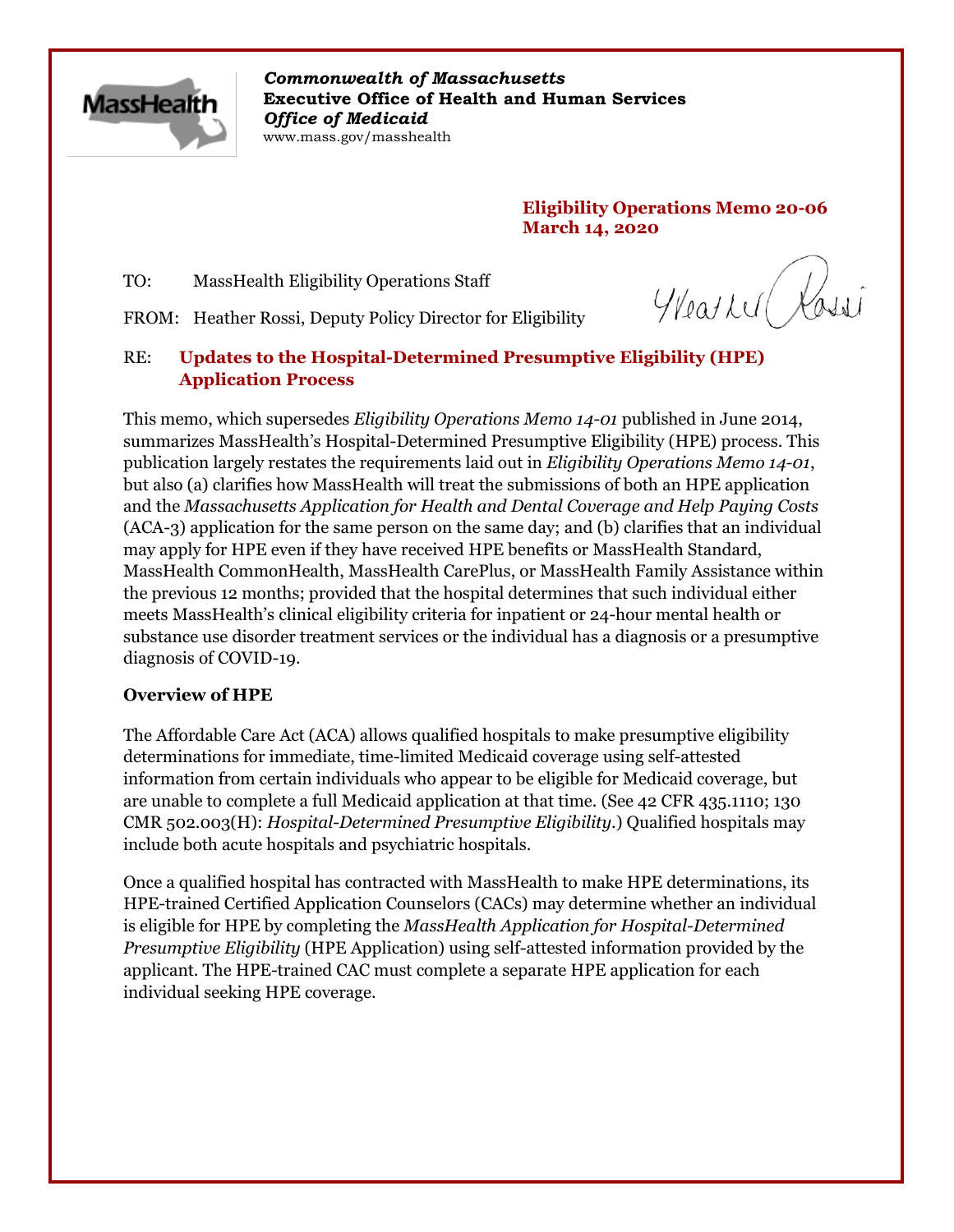Prior to completing and submitting an HPE Application, the CAC must

- · ensure that the applicant is unable to complete a full *Massachusetts Application for Health and Dental Coverage and Help Paying Costs* (ACA-3) at that time;
- determine the applicant's eligibility for HPE;
- explain the HPE application process to the applicant and describe the applicant's rights and responsibilities; and
- assign the applicant the appropriate MassHealth coverage type.

Once the HPE-trained CAC approves the application, the applicant receives immediate, time-limited MassHealth coverage corresponding to the coverage type assigned by the CAC.

The expiration date of the applicant's HPE coverage is described in greater detail later in this memo. Qualified hospitals must also offer to assist applicants in completing a full ACA-3 application to ensure that the applicant will be considered for continued MassHealth coverage beyond the HPE coverage period.

The MassHealth HPE team located at the Charlestown MassHealth Enrollment Center (MEC) will enter each approved HPE application into MA21, including protecting the application with an HPE aid category benefit by entering an Eligibility Start Date and an End Protect Date. The team will also maintain the HPE database. HPE application information may be viewed on MyWorkspace by accessing the "Special Project 7" envelope category.

Once the information is entered in MA21, providers may view member information on the MassHealth Eligibility Verification System (EVS) the next business day.

# **HPE Eligibility**

Eligibility for HPE is based on the applicant's self-attested responses to a limited set of questions set forth in the HPE application. These include questions about household income (as opposed to modified adjusted gross income [MAGI]), household size, pregnancy status, parent or caretaker relative status, immigration status, and Massachusetts residency status. When assessing whether an applicant qualifies for HPE, neither the qualified hospital nor the Charlestown MEC will perform any matching or verifications. To retain coverage after the expiration of the HPE period, applicants must submit a full application before the HPE coverage end-date. The full ACA-3 application is subject to customary matching, verification, and MAGI requirements.

Only individuals who are unable to complete a full ACA-3 application at the time that they seek MassHealth coverage may apply for HPE. Consequently, if MassHealth receives a full ACA-3 application and an HPE application for the same individual on the same day, only the full ACA-3 application will be processed.

An individual may not apply for HPE if the individual has been approved for MassHealth benefits through HPE within the previous 12 months or if the individual has been enrolled in MassHealth Standard, MassHealth CommonHealth, MassHealth CarePlus, or MassHealth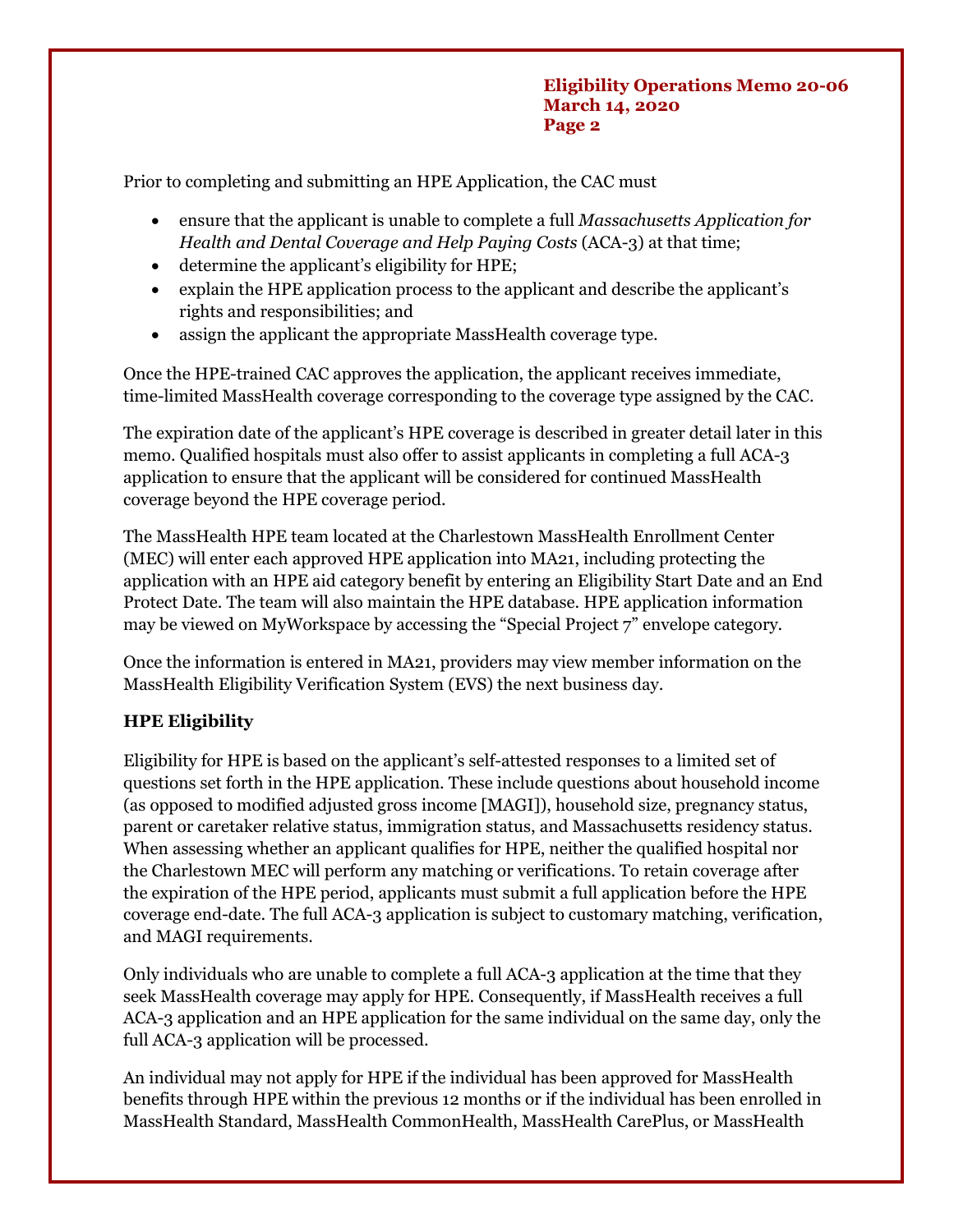#### **Eligibility Operations Memo 20-06 March 14, 2020 Page 3**

Family Assistance within the previous 12 months. However, these limitations do not apply if the qualified hospital determines that the individual has a diagnosis or a presumptive diagnosis of COVID-19 or meets MassHealth's clinical eligibility for inpatient or 24-hour mental health or substance use disorder treatment services.

These services include, but are not limited to:

- Inpatient psychiatric treatment;
- Level 4 withdrawal management;
- · Community crisis stabilization (CCS); and
- · Acute treatment services (ATS), enhanced acute treatment services (E-ATS), clinical support services (CSS), transitional support services (TSS), or residential rehabilitation services (RRS).

When invoking one of these exceptions, the HPE-trained CAC should note that the applicant requires such a level of care on the HPE Cover Sheet.

If a qualified hospital erroneously approves HPE eligibility for an individual who is ineligible to apply for HPE, MassHealth's HPE team will notify the hospital. The hospital will be instructed to correct its mistake by contacting the member and explaining to the individual that they already have, or had, comprehensive MassHealth benefits or HPE.

Such a member will remain in his or her existing MassHealth benefit, if applicable. No new coverage under HPE will be entered into MA21 based on the hospital's mistake. Services rendered to applicants erroneously approved by an HPE-trained CAC will not be paid for using HPE.

HPE determinations cannot be appealed. Applicants who are not eligible for HPE benefits should complete the full ACA-3 application.

### **HPE Coverage Duration**

Members determined eligible through HPE may receive MassHealth Standard, MassHealth CarePlus, or MassHealth Family Assistance. Any services that are available fee-for-service for these coverage types are available to members determined eligible through HPE. (See 130 CMR 450.105 for a complete list of covered services by coverage type.) Individuals with HPE will not be assessed a premium. Premium assistance is not awarded during the presumptive eligibility period.

HPE coverage starts on the day that the qualified hospital makes the presumptive eligibility determination and ends on the last day of the month following the month that HPE was approved if a full application has not been submitted by that day; or, if a full application has been submitted by that date, then the HPE coverage ends on the date a determination is made based on the full application.

For example, if an applicant is determined to be eligible for coverage through HPE on March 15, 2020, then that is the first day of the HPE coverage period. The HPE coverage will end on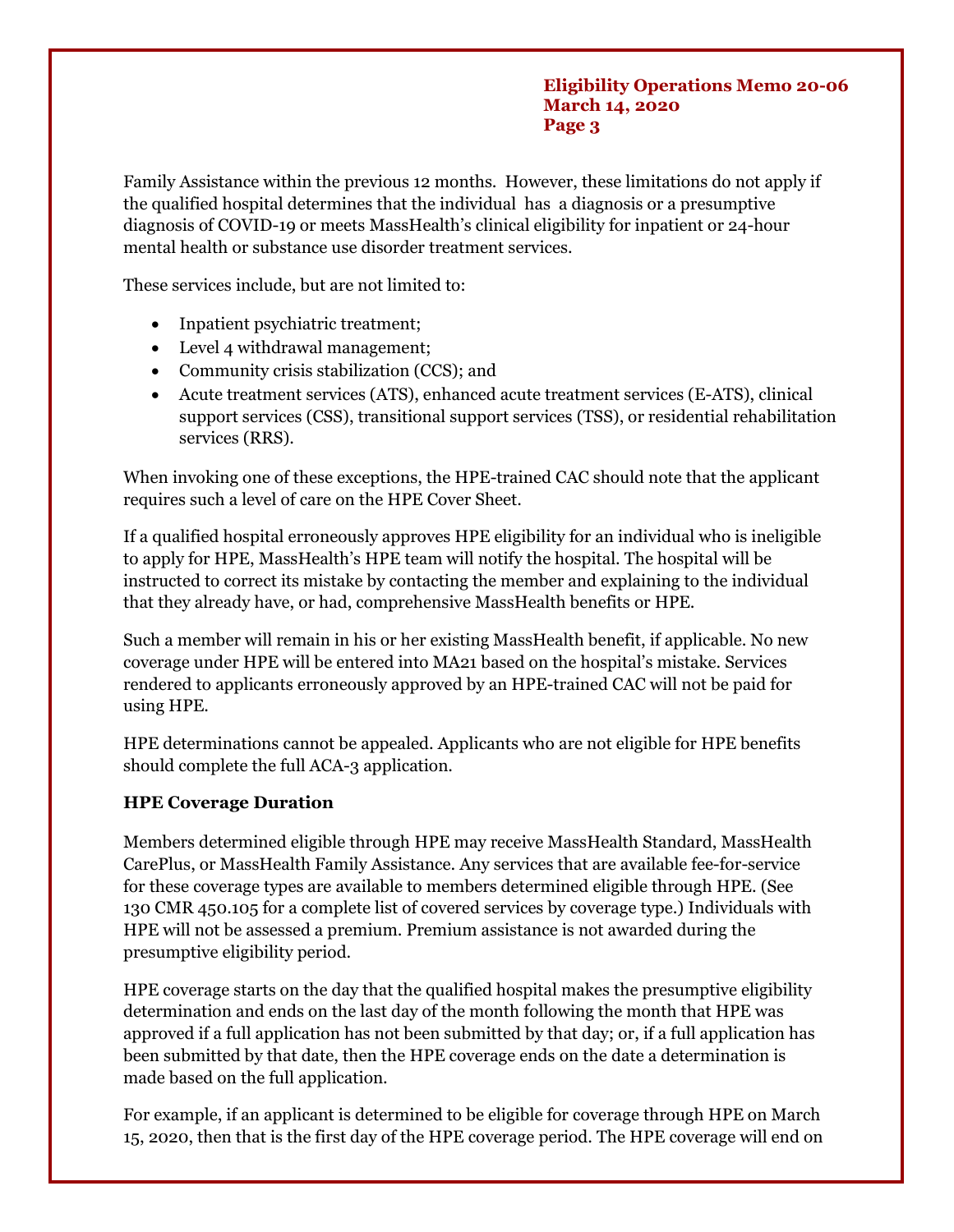#### **Eligibility Operations Memo 20-06 March 14, 2020 Page 4**

April 30, 2020, if the individual has not submitted a full application by that date. If the individual submits a full MassHealth application by April 30, 2020, then the HPE coverage will continue until MassHealth makes an eligibility determination on the full application.

A member's HPE end date will vary depending on whether the member has submitted a full application and whether MassHealth has made a determination on that application.

MassHealth staff will extend an HPE benefit upon a member's request if the member has filed a full ACA-3 application. MassHealth staff can access the protection in an "HPE" benefit through MA21 and can check My Workspace to see if a full ACA-3 application has been filed. If the HPE member has submitted a full ACA-3 application, MassHealth staff must access MA21 and extend the HPE coverage end-date until the receive date of the full application. This will provide the member with coverage and allow extra time for MassHealth to process the full ACA-3 application that had been received before the coverage end-date of HPE eligibility. However, if a full application has not been submitted, HPE members should be advised to do so if they want to keep their benefits to continue beyond their current eligibility period.

Managed care enrollment is not available to members determined eligible through HPE.

HPE coverage will not be retroactively terminated, even if the eligibility determination on the full application results in the member not being eligible for continued MassHealth coverage.

# **HPE Notices**

Applicants approved for coverage through HPE will receive an approval notice from the qualified hospital when the qualified hospital makes the HPE eligibility determination. The approval notice will include the HPE approval as well as the qualified hospital's name and contact information. In many cases, the approval notice provided by the qualified hospital will not include a member ID due to the lag time in getting the approval information into MassHealth systems.

MassHealth will also mail applicants approved through HPE a confirmation approval letter on MassHealth letterhead. This letter will contain the member ID.

Either the letter from the qualified hospital or the letter from MassHealth may be used as proof of coverage. Providers will also be able to verify coverage in EVS, once established. The EVS message for coverage determined through HPE will reflect fee-for-service coverage in MassHealth Standard, Family Assistance, or CarePlus.

No member ID cards will be provided for coverage determined through HPE. Members are directed to use the letter from the hospital or MassHealth as proof of coverage.